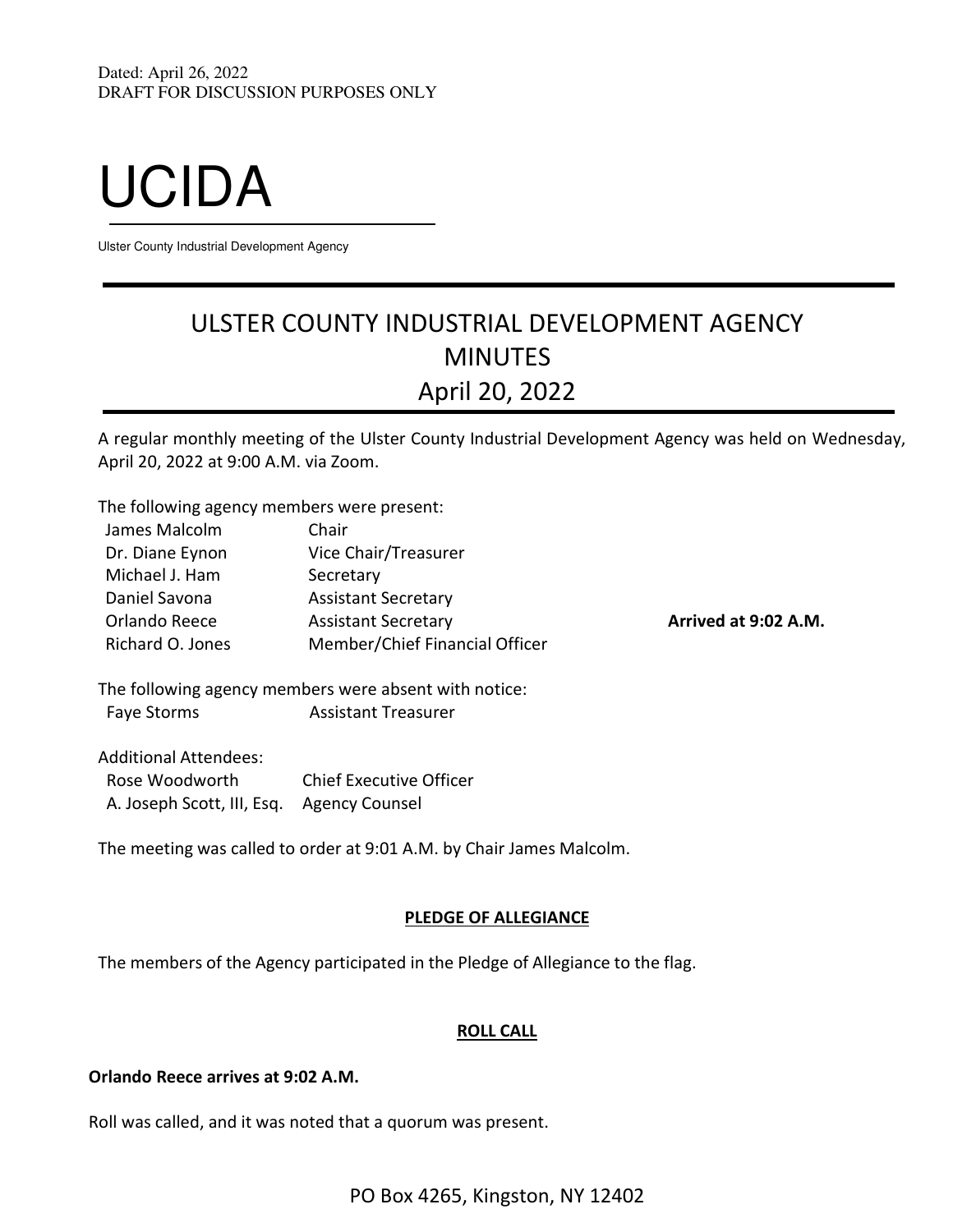# READING OF THE UCIDA MISSION STATEMENT

The mission of the Ulster County Industrial Development Agency is to advance the job opportunities, general prosperity, and long‐term economic vitality of Ulster County residents by targeting tax incentives, bonding, and other assistance to foster creation and attraction of new business and the retention and expansion of existing business.

#### MINUTES

- Motion: Michael J. Ham, seconded by Daniel Savona, moved to approve the minutes of the March 16, 2022 regular meeting as presented.
- **Vote:** The motion was unanimously adopted (6-0).

# PUBLIC COMMENT

There was no Public Comment.

# EXECUTIVE SESSION

- Motion: Richard O. Jones, seconded by Orlando Reece, made a motion to enter executive session fordiscussion on financial history and background regarding the personal and financial history of a potential job applicant.
- **Vote:** The motion was unanimously adopted (6-0).

The Board entered Executive Session at 9:05 A.M.

- **Motion:** Michael J. Ham, seconded by Orlando Reece, made a motion to come out of executive Session.
- Vote: The motion was unanimously adopted (6‐0).

The Board came out of Executive Session at 9:27 A.M.

No action was taken during Executive Session.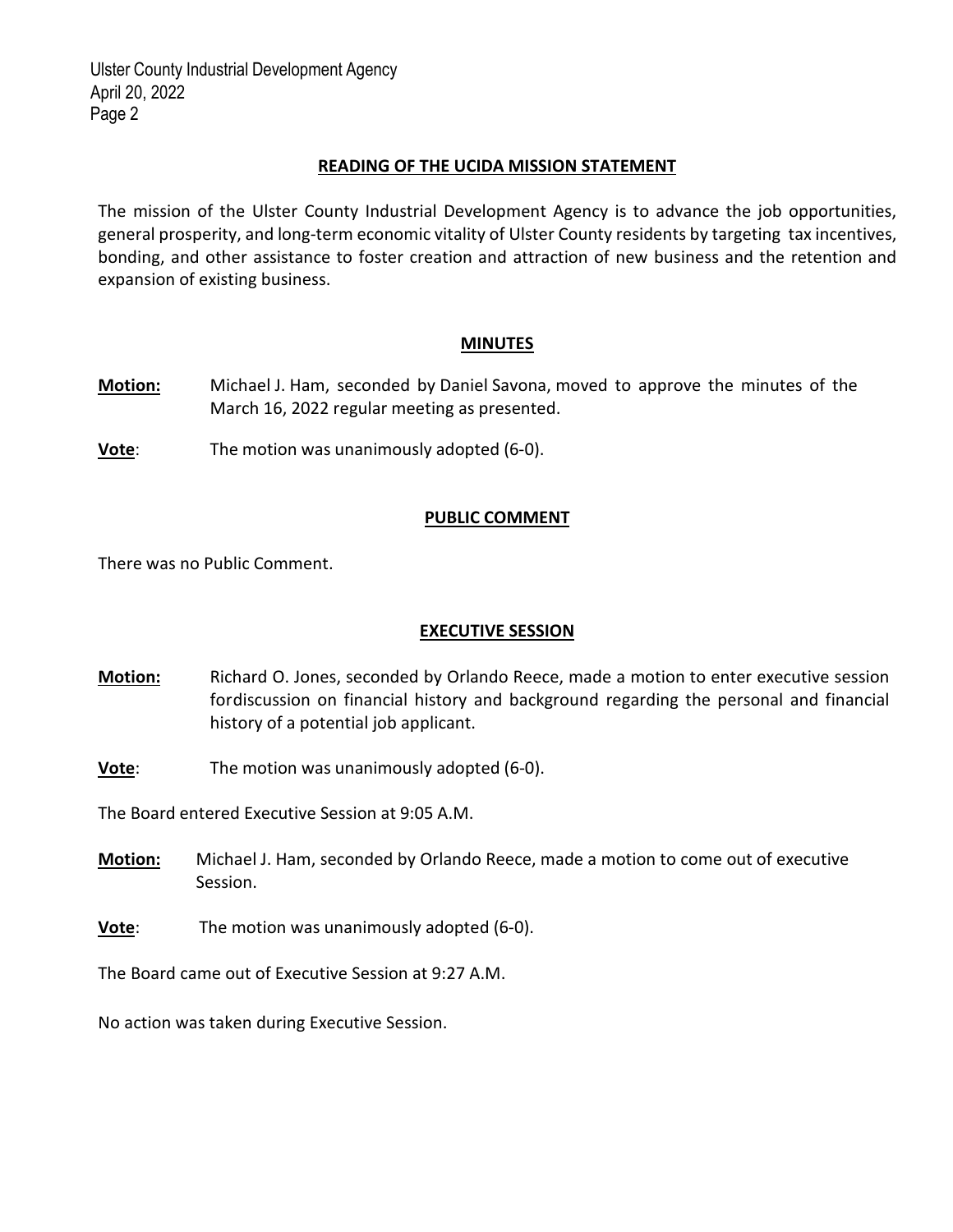# **FINANCIALS**

CEO Rose Woodworth presented the financial report as follows: The accounts receivable is still high because of the receivables from the Kingstonian project that are due in December. The escrow balance is also high because of the Kingstonian project and the amount they had to put towards Loewke Brill. Most of the accrued balance was cleared out in the beginning of April. The CEO explained that this is from the bill HodgsonRuss and the CPA fees. The Project closing fee is at \$38,900 for the month. The administrative staff fees were much lower this month. The cost benefit analysis software was finally paid for the year.

Motion: Richard O. Jones, seconded by Daniel Savona, made a motion to accept the Financial Reports presented.

Vote: The motion was unanimously adopted (6-0).

# CHAIR'S REPORT

Chair James Malcolm presented the Chair's Report. The Chair expressed how excited he is for the potential project, Cresco Labs, coming to the area. He is also looking forward to any updates that may come from Enterprise Drive.

# CHIEF EXECUTIVE OFFICER'S REPORT

Rose Woodworth presented the Chief Executive Officer's report. As part of her report, she reported on the following:

A. This past month, the CEO went to her first Hudson Valley IDA Peer Group meeting. They will meet again next month. After next month, the peer group meetings will move to bimonthly. She found this group to already be very helpful and an impressive group. She looks forward to collaborations and great ideas.

B. Agency staff has worked with the applicant, Cresco Labs (a.k.a. Gloucester Street Capital, LLC)

C. There is a contract to enter into an agreement with a communications firm. This contract is for the purpose of educating the public on what IDA brings to the community.

The CEO introduced Steve Janack, who wanted to thank everyone for having him and then described his career in communications.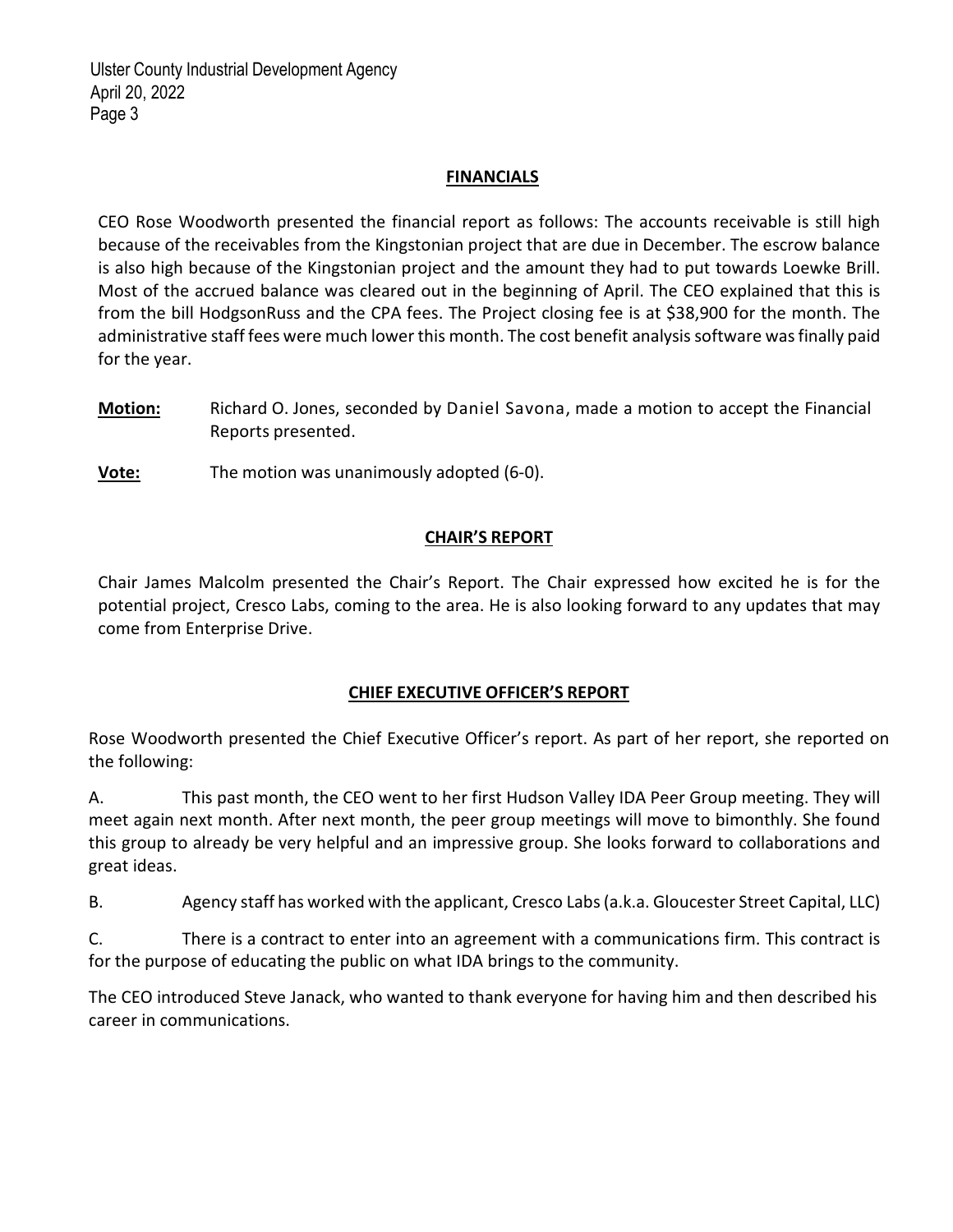- Motion: Orlando Reece, seconded by Daniel Savona, made a motion to execute the services from the Janack Group for the communications contract.
- Vote: The motion was unanimously adopted (6‐0).
	- D. The CEO presented the Board with the finalized 2021 audited financial statements, the 2021 required annual documents, and the 2021 PARIS reported as it was submitted.
	- E. The CEO presented the UCCRC Contract for the Economic Development Services, which formalizes an agreement what the Board had voted on last month. The CEO reminded the Board that they had voted to share a portion of the fee with the CRC for IDA projects. In exchange, the CRC will provide economic development services.
- Motion: Richard O. Jones, seconded by Orlando Reece, made a motion to approve the contract between the CRC and the IDA for economic development services.
- Vote: The motion was unanimously adopted (6-0).
	- F. Lastly, the Board discussed extending the contract for the administrative staff, which was set to expire on June 30, 2022.
- **Motion:** Michael J. Ham, seconded by Orlando Reece, made a motion to approve the administrative staff contract for July 1, 2022‐ June 30, 2024.
- **Vote:** The motion was unanimously adopted (6-0)

# COMMITTEE REPORTS

#### Audit Committee

No report due to no workers on site in the month of March.

# Finance

No report.

# **Governance**

Governance Committee Chair Michael J. Ham worked in conjunction with the CEO and Agency Counsel to present the Governance Committee report and recommendations as follows: The Committee held a meeting on March 31, 2022. As part of the meeting, there was discussion and recommendations as follows: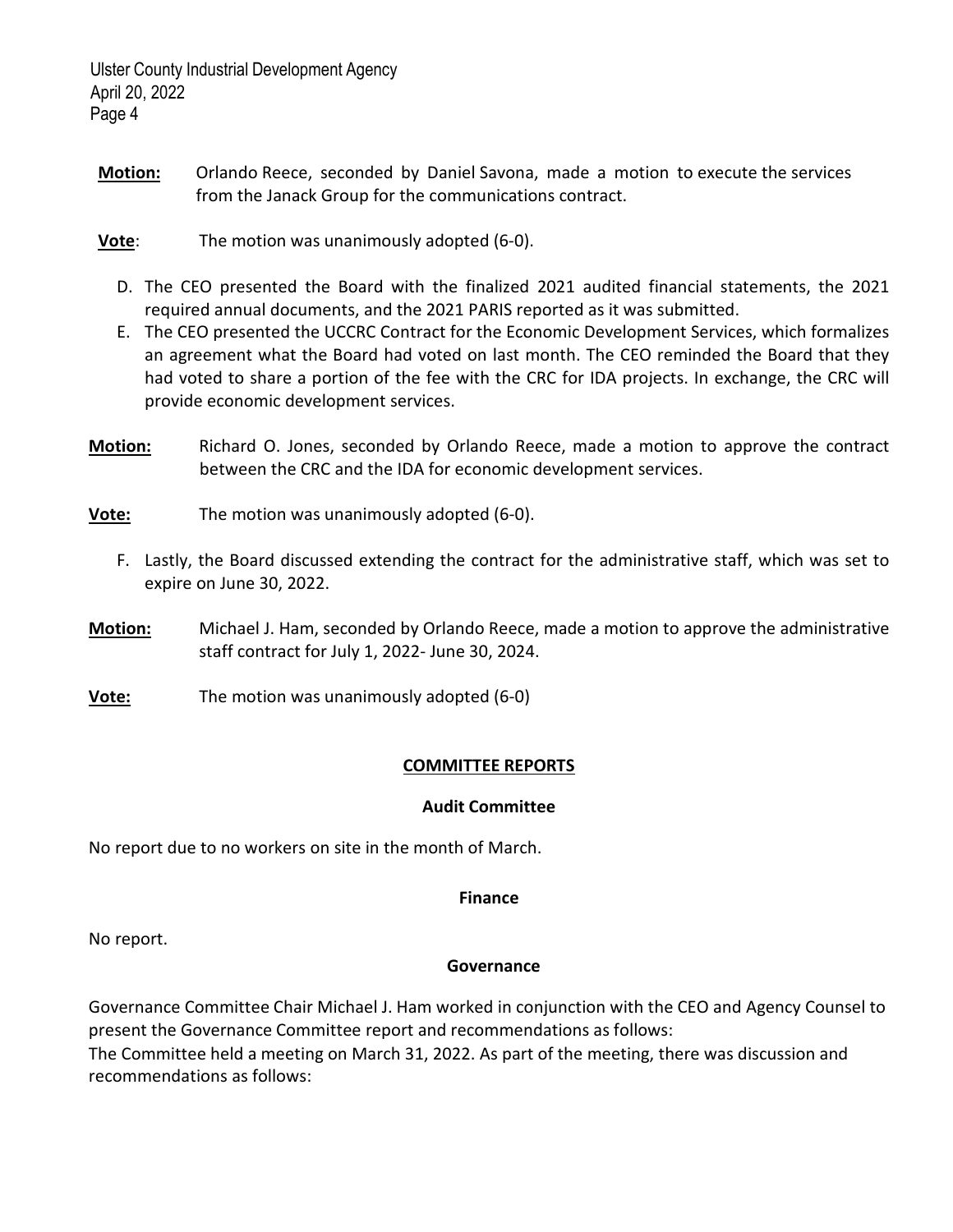- A. There was a discussion regarding the UTEP. for a policy regarding community benefits will be included into the UTEP. This will create any incentives for anyone in the future by using local business in the community.
- B. Agency Counsel A. Joseph Scott has an NDA form that he will be sent out to the board members next week. This form will go for anybody in the future that will be seeking service. This will also include all employees or contractors for whatever company that will be in service with the IDA.
- C. There was discussion that the moratorium for the housing crisis ended on April  $15<sup>th</sup>$ . Michael then expresses how there was a discussion to extend the moratorium for another three months. There will be working groups coming forward with information on how to proceed to help with the housing issue. As IDA Chairman James Malcolm asks if there are any location that need help immediately. Tim Weidemann then proceeds to express how Golden Hill may be a close contestant of immediate help.
- Motion: Richard O. Jones, seconded by Orlando Reece, made a motion with all the provisions of the current resolution, to extend the current housing moratorium another three months.
- Vote: The Board voted as follows:

| James Malcolm      | Ave                |
|--------------------|--------------------|
| Diane Eynon        | Aye                |
| <b>Faye Storms</b> | Absent with notice |
| Michael J. Ham     | Ave                |
| Orlando Reece      | Aye                |
| Daniel Savona      | Aye                |
| Richard O. Jones   | Ave                |

- Motion: Richard O. Jones, seconded by Daniel Savona, made a motion to approve the report as presented.
- Vote: The Board voted as follows:

| James Malcolm    | Aye                |
|------------------|--------------------|
| Diane Eynon      | Aye                |
| Faye Storms      | Absent with notice |
| Michael J. Ham   | Aye                |
| Orlando Reece    | Aye                |
| Daniel Savona    | Aye                |
| Richard O. Jones | Aye                |
|                  |                    |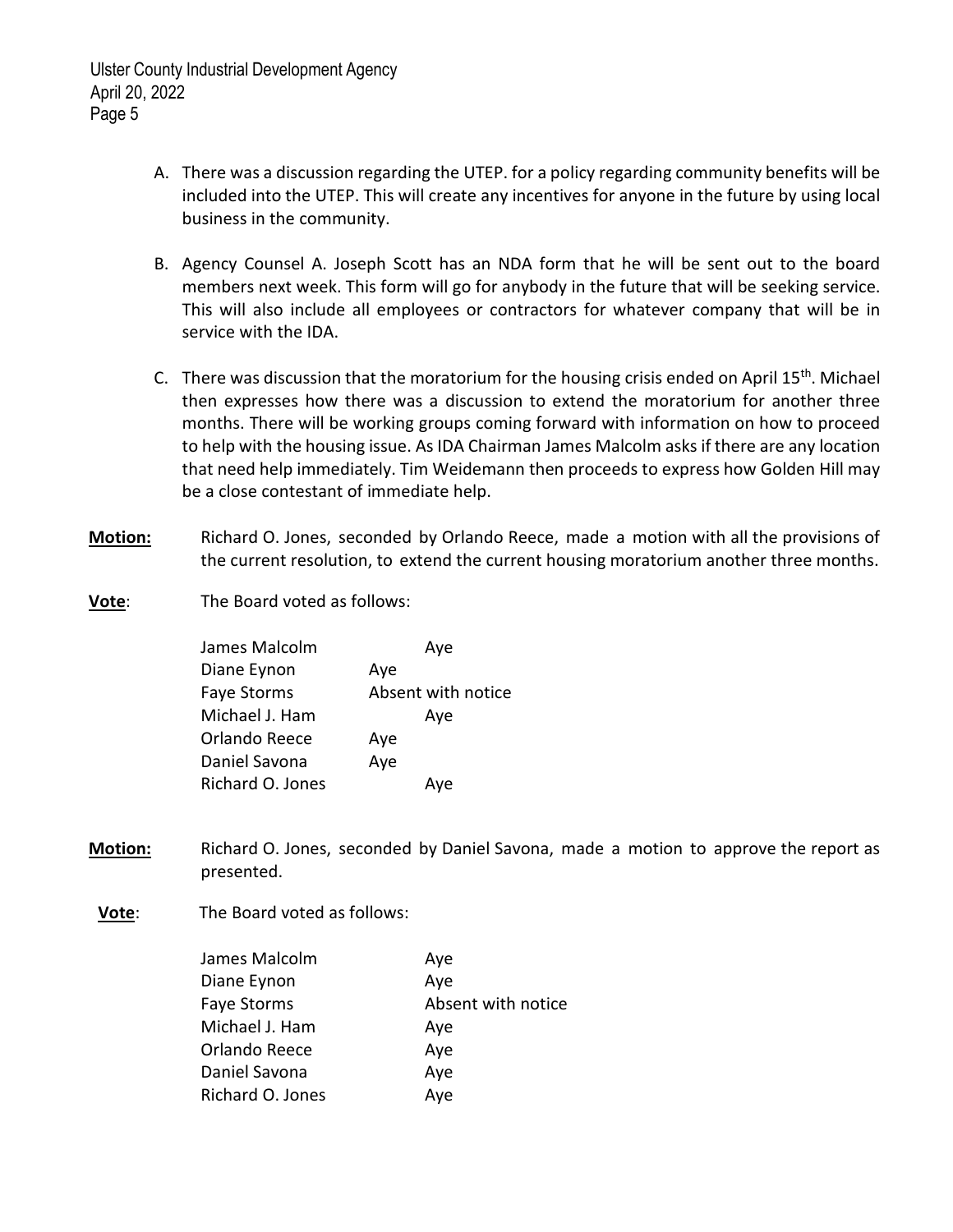# OLD BUSINESS

#### Status of Pending Projects

Agency Counsel A. Joseph Scott reported on the status of pending projects:

- A. Wildberry Lodge, LLC No changes.
- B. Magruder Solar, LLC No changes.
- C. Romeo Enterprises, LLC ‐ Expected to have re‐drafts out soon and pushing to close in two weeks.
- D. Bayside Marlboro, LLC No changes.
- E. Cresco Labs The next step is to schedule a public hearing. Agency Counsel sent a draft of the public hearing notice out to the company for review. Counsel expects comments back on today or tomorrow in order to make the publication deadline in the local newspaper.

#### Status of Pending Enforcement Matters

Agency Counsel A. Joseph Scott reported on the status of pending enforcement matters:

- A. Greenhouse/Posey Signatures papers are finalized and expected to close.
- B. Darien Lake Signatures papers are finalized and expected to close.
- C. Golden Hill/NH Realty The City Assessor expressed how they would like to move forward with a claw‐back bill, and it is now in the process of being calculated.

#### NEW BUSINESS

#### Inness NY, LLC

Inness NY, LLC – There is a request to extend the sales tax exemption letter until December 31, 2023. There were no additional funds requested. The Applicant submitted a letter request to the Board detailing the difficult times they've had during COVID with suppliers and contractors. The current deed to the premises still has the golf course on it, which causes an issue since the golf course is outside of the PILOT. Agency Counsel had a modification agreement created for documents moving forward that allows the Project to use a separate company for staffing. Inness NY, LLC will still be the owner of the property. The current deed is in the name of Inness NY, LLC and was recorded on October 9, 2019. It has 131 acres associated with the property. The real estate issues are expected to be wrapped up soon. CEO Rose Woodworth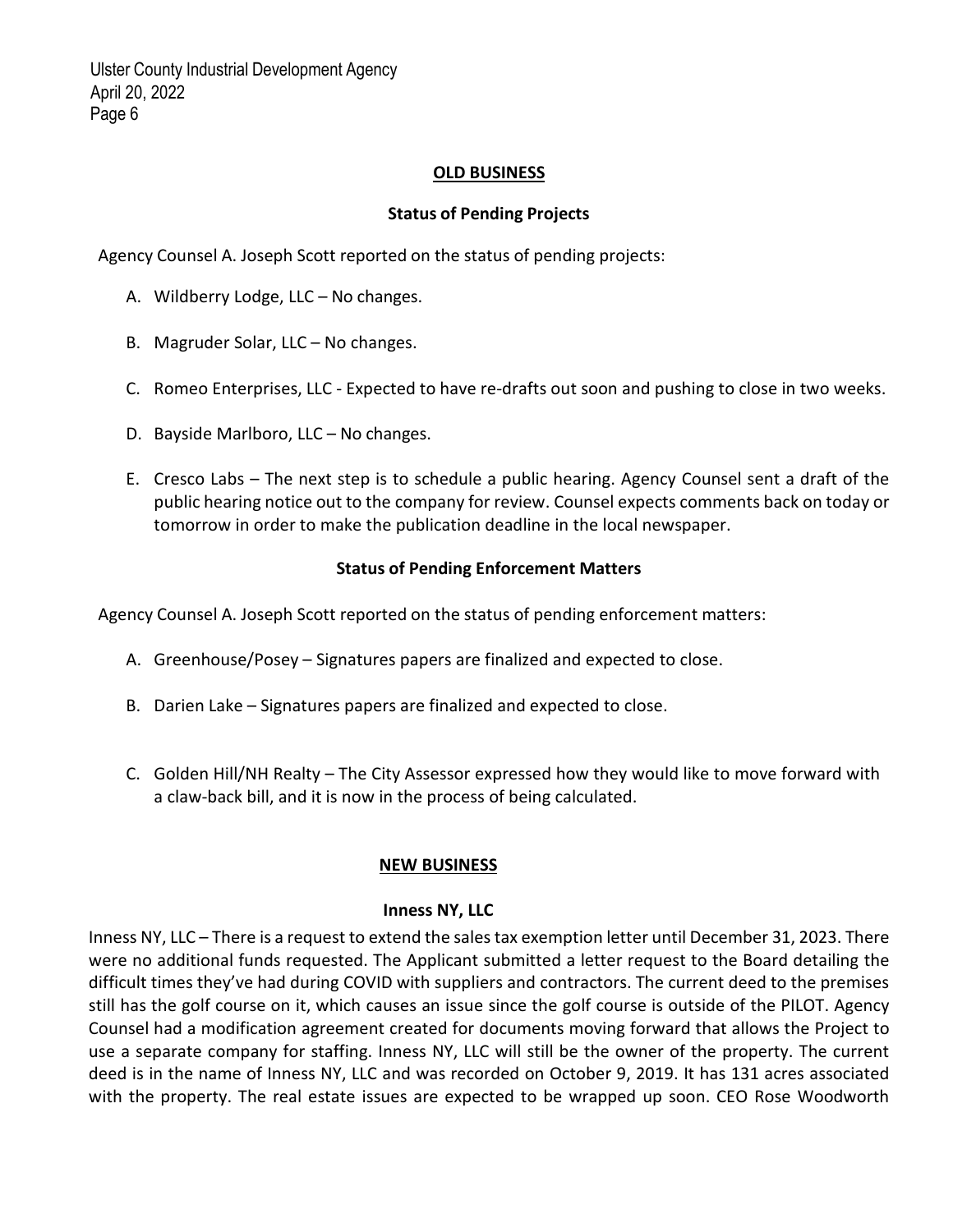mentions the employment level was beyond what they had promised, and she wanted to make sure they are getting credit with the Agency for all of their additional employees.

Motion: Michael J. Ham, seconded by Orlando Reece, made a motion to approve the resolution with Inness NY, LLC.

Vote: The Board voted as follows:

| Aye                |
|--------------------|
| Absent with notice |
| Aye                |
| Aye                |
| Aye                |
| Aye                |
|                    |

#### Marlboro Distr. Route 9, LLC

There is an interest in the real estate due to the granting financial assistance to the project. The Project did some additional construction. They need to encumber the property with a mortgage. Marlboro Distr. Route 9, LLC is asking the IDA to consent to the mortgage due to them having interest in the property. There is no financial assistance being granted from the IDA, and the Project will pay the mortgage reporting tax. With respect to the PILOT agreement, any improvements on the Project are subject to normal tax. There are no project benefits or liability being extended to the Project for this expansion.

Motion: Michael J. Ham, seconded by Daniel Savona, made a motion to approve the resolution consenting to a mortgage for Marlboro Distr. Route 9, LLC.

**Vote:** The Board votes as follows:

| James Malcolm      | Aye                |
|--------------------|--------------------|
| Diane Eynon        | Aye                |
| <b>Faye Storms</b> | Absent with notice |
| Michael J. Ham     | Aye                |
| Orlando Reece      | Aye                |
| Daniel Savona      | Aye                |
| Richard O. Jones   | Aye                |
|                    |                    |